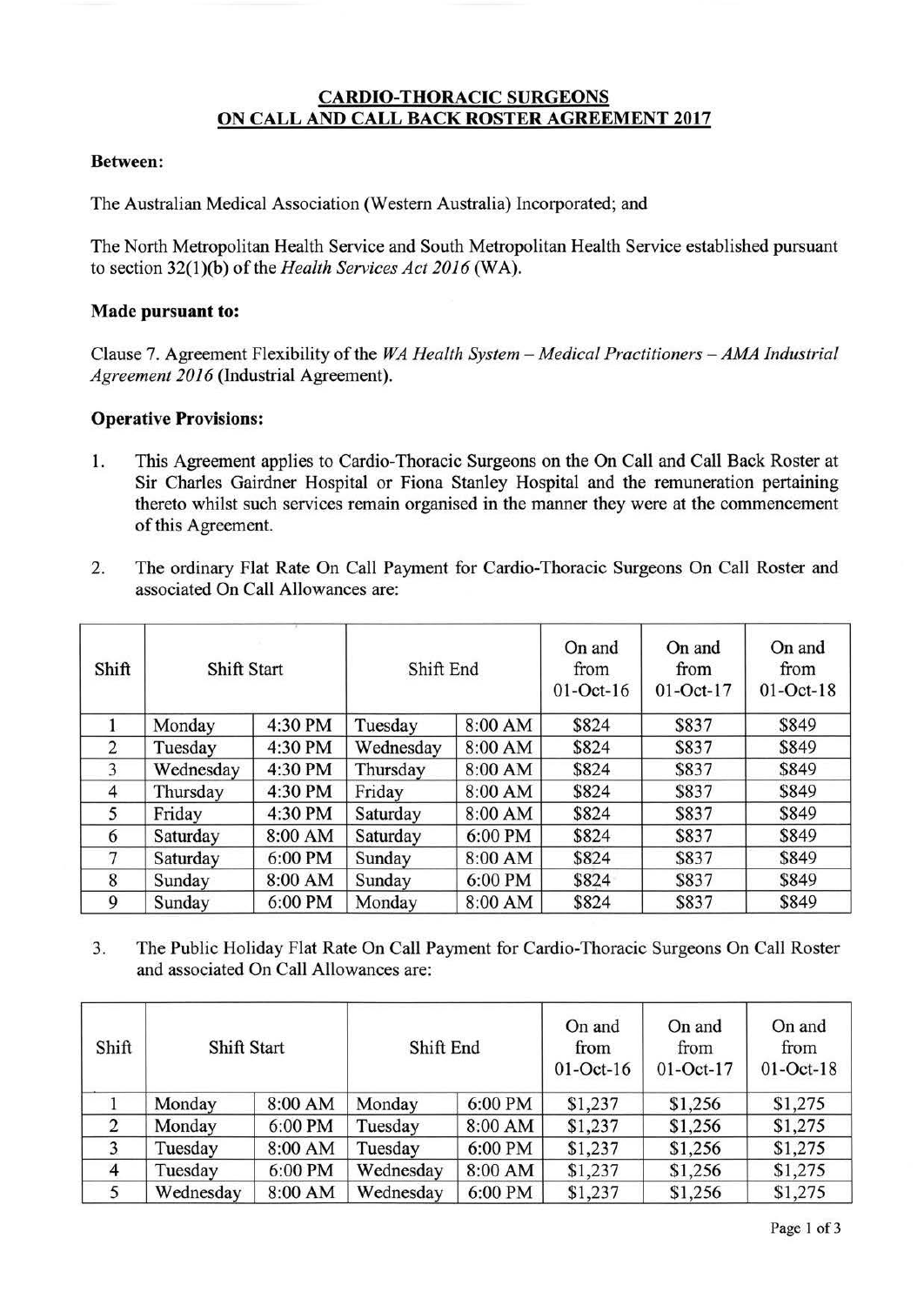| 6  | Wednesday | 6:00 PM | Thursday | 8:00 AM | \$1,237 | \$1,256 | \$1,275 |
|----|-----------|---------|----------|---------|---------|---------|---------|
|    | Thursday  | 8:00 AM | Thursday | 6:00 PM | \$1,237 | \$1,256 | \$1,275 |
| 8  | Thursday  | 6:00 PM | Friday   | 8:00 AM | \$1,237 | \$1,256 | \$1,275 |
| 9  | Friday    | 8.00 AM | Friday   | 6:00 PM | \$1,237 | \$1,256 | \$1,275 |
| 10 | Friday    | 6:00 PM | Saturday | 8.00 AM | \$1,237 | \$1,256 | \$1,275 |
| 11 | Saturday  | 8:00 AM | Saturday | 6:00 PM | \$1,237 | \$1,256 | \$1,275 |
| 12 | Saturday  | 6:00 PM | Sunday   | 8:00 AM | \$1,237 | \$1,256 | \$1,275 |
| 13 | Sunday    | 8:00 AM | Sunday   | 6:00 PM | \$1,237 | \$1,256 | \$1,275 |
| 14 | Sunday    | 6:00 PM | Monday   | 8:00 AM | \$1,237 | \$1,256 | \$1,275 |

- 4. The on call allowance for each shift is a flat rate irrespective of the on call shift duration.
- 5. A practitioner rostered on call, who is called back to the hospital is paid (in addition to the prescribed Flat Rate On Call payment) the same prescribed flat rate allowance for each call back. If one attendance at the hospital is for a continuous period of more than 4 hours then an additional flat rate allowance is paid. If that attendance continues then payments are made for each subsequent 4 hour period of attendance as illustrated below:

| <b>Continuous Period of Attendance</b> | <b>Total</b><br>Ordinary<br><b>Call back</b><br>Payment | Total<br><b>Sunday</b><br><b>Call back</b><br>Payment | <b>Total After</b><br>Midnight<br><b>Call Back</b><br>Payment | <b>Total</b><br>Public<br><b>Holiday</b><br><b>Call Back</b><br><b>Payments</b> |  |
|----------------------------------------|---------------------------------------------------------|-------------------------------------------------------|---------------------------------------------------------------|---------------------------------------------------------------------------------|--|
|                                        |                                                         | On and from 1 Oct 2016                                |                                                               |                                                                                 |  |
| up to 4 hours                          | \$824                                                   | \$939                                                 | \$1,072                                                       | \$1,237                                                                         |  |
| more than 4 hours and up to 8 hours    | \$1,649                                                 | \$1,877                                               | \$2,144                                                       | \$2,475                                                                         |  |
| more than 8 hours and up to 12 hours   | \$2,475                                                 | \$2,816                                               | \$3,216                                                       | \$3,711                                                                         |  |
| more than 12 hours and up to 16 hours  | \$3,300                                                 | \$3,754                                               | \$4,288                                                       | \$4,948                                                                         |  |
|                                        | On and from 1 Oct 2017                                  |                                                       |                                                               |                                                                                 |  |
| up to 4 hours                          | \$837                                                   | \$953                                                 | \$1,088                                                       | \$1,256                                                                         |  |
| more than 4 hours and up to 8 hours    | \$1,674                                                 | \$1,905                                               | \$2,176                                                       | \$2,512                                                                         |  |
| more than 8 hours and up to 12 hours   | \$2,512                                                 | \$2,858                                               | \$3,264                                                       | \$3,767                                                                         |  |
| more than 12 hours and up to 16 hours  | \$3,349                                                 | \$3,811                                               | \$4,353                                                       | \$5,022                                                                         |  |
|                                        |                                                         | On and from 1 Oct 2018                                |                                                               |                                                                                 |  |
| up to 4 hours                          | \$849                                                   | \$967                                                 | \$1,104                                                       | \$1,275                                                                         |  |
| more than 4 hours and up to 8 hours    | \$1,699                                                 | \$1,933                                               | \$2,208                                                       | \$2,549                                                                         |  |
| more than 8 hours and up to 12 hours   | \$2,549                                                 | \$2,901                                               | \$3,313                                                       | \$3,823                                                                         |  |
| more than 12 hours and up to 16 hours  | \$3,400                                                 | \$3,868                                               | \$4,418                                                       | \$5,098                                                                         |  |

- 6. The flat rate on call and call back allowances are paid in substitution for all on call and call back allowances and for Shift, Weekend or Public Holiday Penalties which might otherwise be payable under the Industrial Agreement for the practitioners' rostered periods under this Agreement.
- 7. The On Call service obligations of practitioners are:
	- (a) Provide Cardio-Thoracic Surgery On Call Roster cover as rostered by the Head of Department.